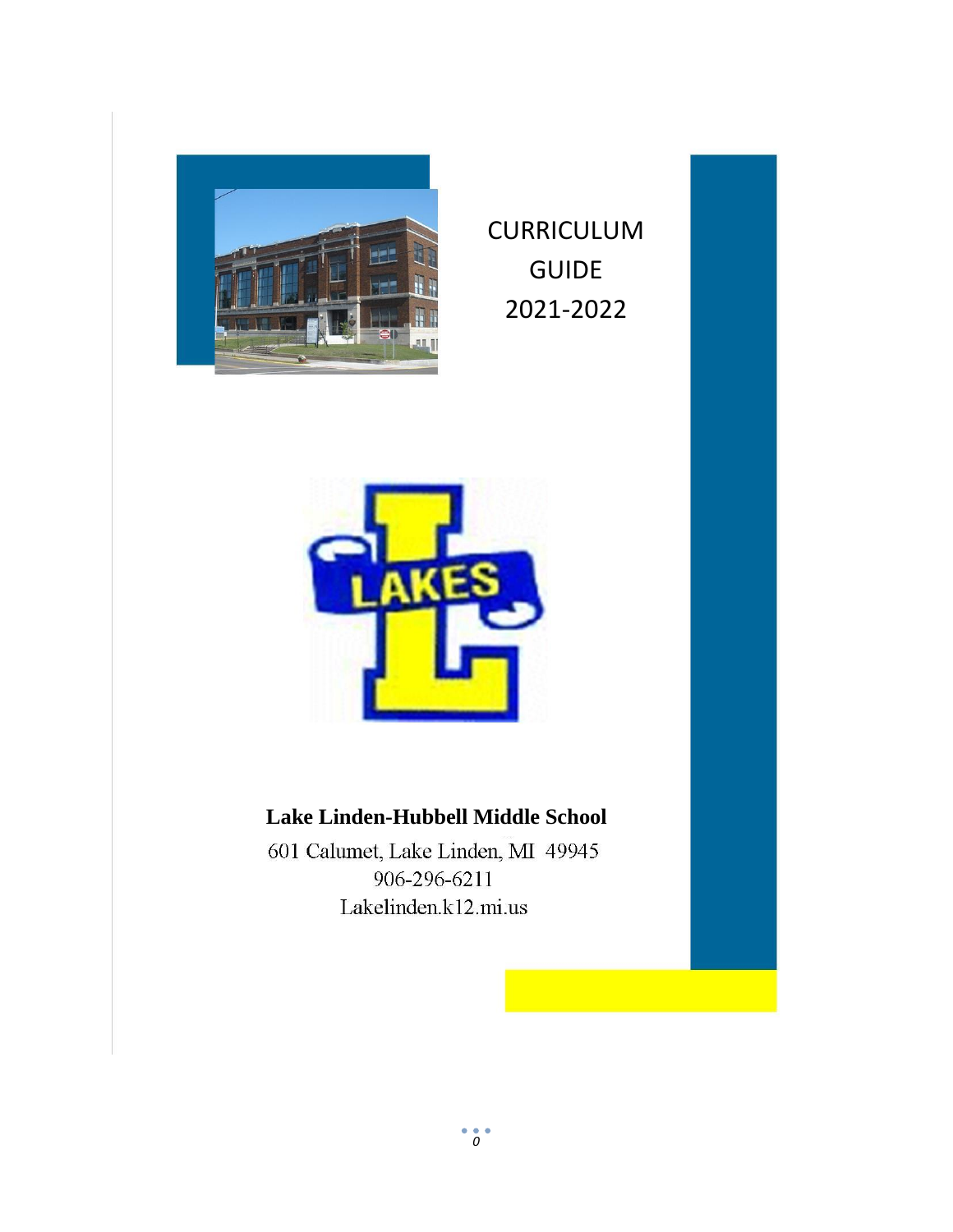# **Contents**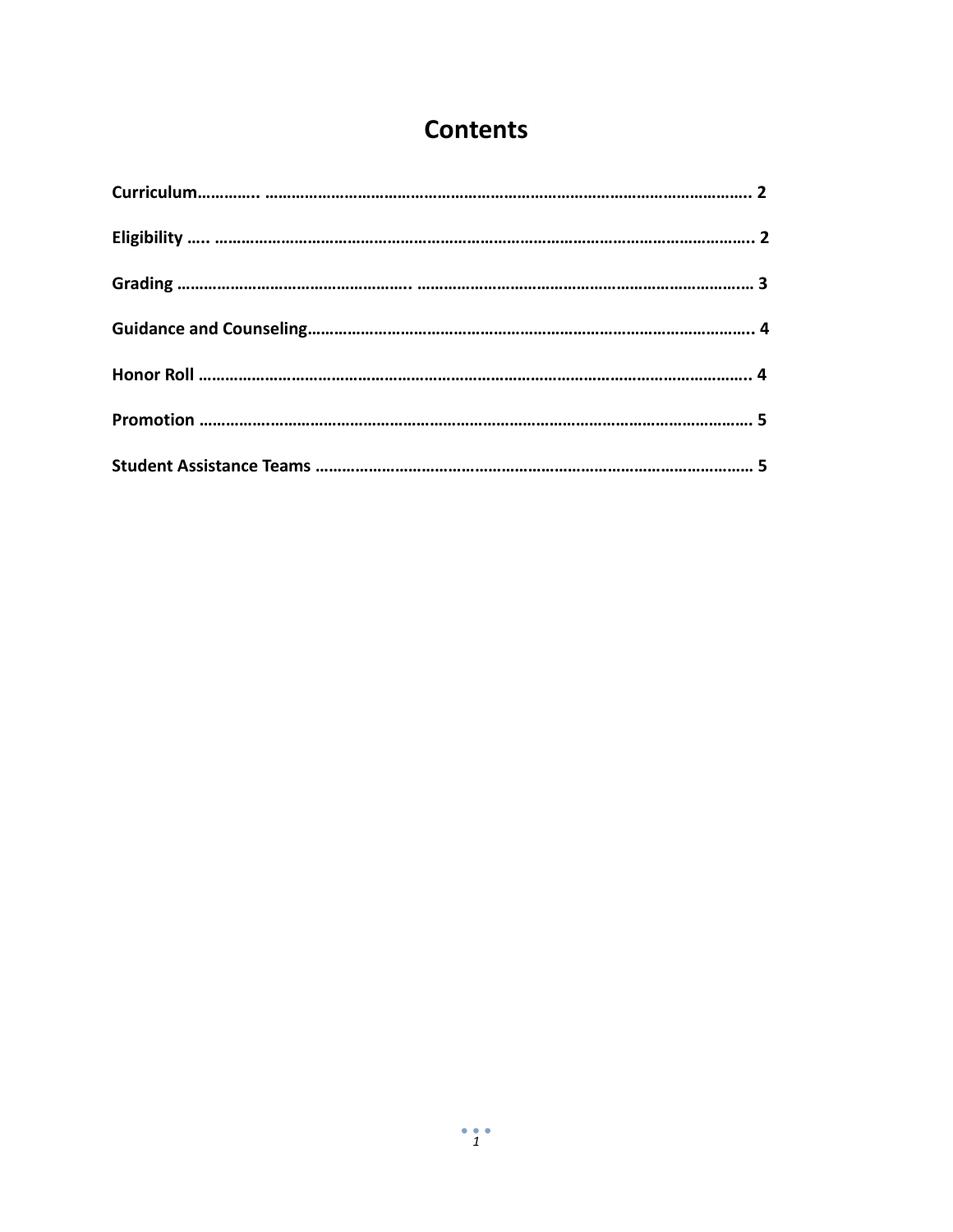# **Curriculum**

The goal of the middle school curriculum is to strengthen core academic skills to prepare students for the high school curriculum. Areas of instruction include:

| <b>Sixth Grade</b> | Seventh Grade    | Eighth Grade     |
|--------------------|------------------|------------------|
| English 6          | English 7        | English 8        |
| Math 6             | Math 7           | Math 8           |
| Science 6          | Science 7        | Science 8        |
| Social Studies 6   | Social Studies 7 | Social Studies 8 |
| PE <sub>6</sub>    | PF <sub>7</sub>  | PE 8             |

In addition, students will participate in the some or all of the following block classes during middle school:

Art Band Coding **Computers** Guided Study Health Rewards Spanish STEM Woods

The middle school operates on the same seven period daily schedule as the high school.

# **Eligibility**

Any student who participates in any extra-curricular event including, but not limited to, athletics, student work staff, cheerleading, annual staff, student council, quiz bowl and managers, must comply with the following eligibility criteria:

- A student carrying the standard of six elective and required hours must pass five of the six hours.
- A student carrying seven elective and required hours must pass six of the seven hours.
- A student carrying five or less hours must pass all of them.

The eligibility status of a student having a schedule that is customized to address an individual need will be subject to review by a team consisting of the principal, athletic director and at least one of the following people: coach, advisor, counselor, or teacher. A decision made to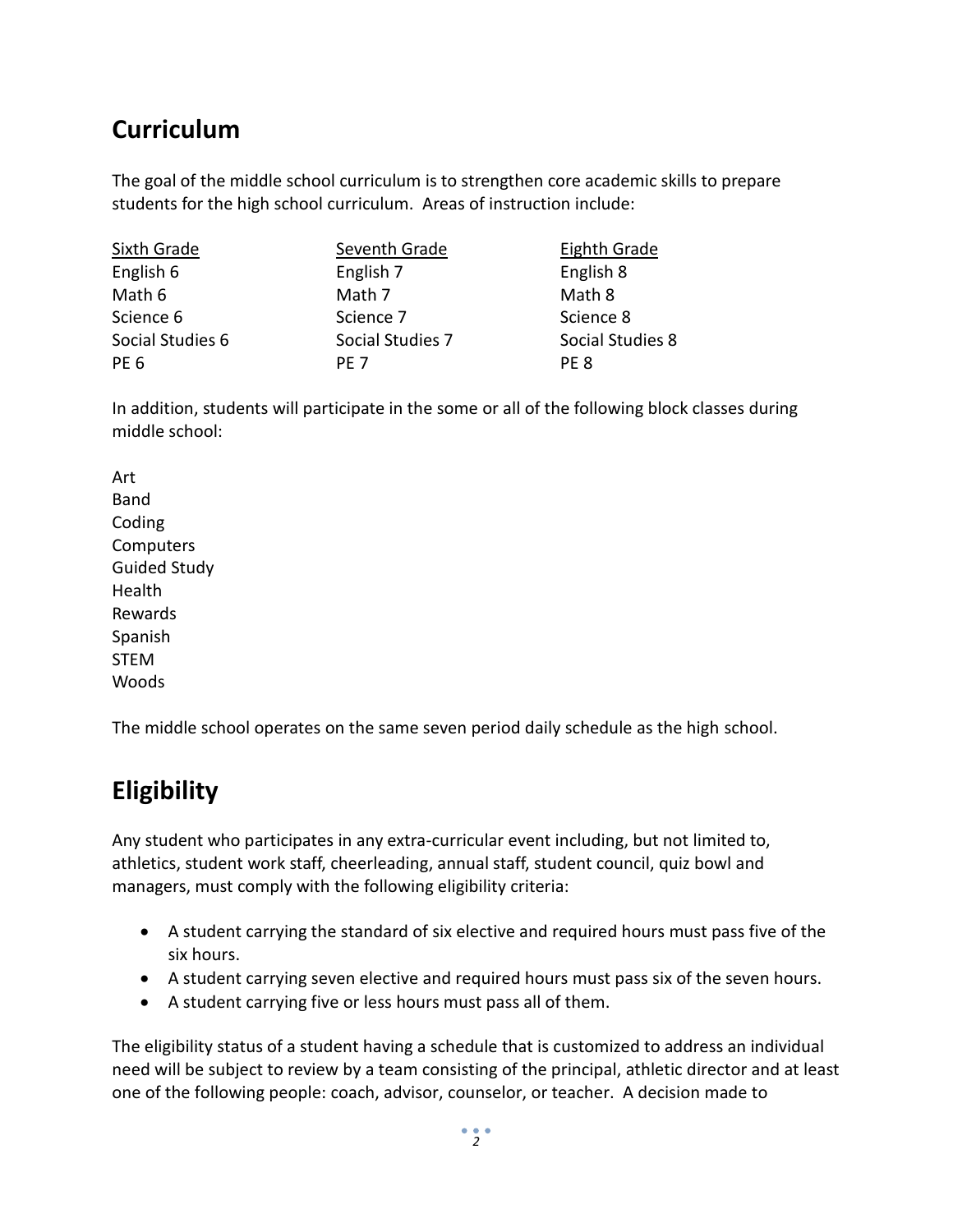determine extra-curricular participation for the assessment week will remain in effect until the course grade is raised to eligibility status or until the following Monday of the event season. A minimum of a D- is required for passing status.

# **Grading**

#### Unified Grading Scale

Lake Linden-Hubbell School District has a standard grading procedure to indicate the extent to which a student has acquired the necessary learning in each class. Students are generally assigned grades based upon test results, homework, projects and classroom participation. Each teacher may place a different emphasis on these areas in determining a grade and will so inform the students at the beginning of the course work. Questions about the grading of a particular class should be directed to the teacher. The grading system is as follows:

| $100 - 94%$    | А  |
|----------------|----|
| 93-90%         | А- |
| 87-89%         | Β+ |
| 84-86%         | B  |
| 80-83%         | B- |
| 77-79%         | C+ |
| 74-76%         | C  |
| 70-73%         | C- |
| 67-69%         | D+ |
| 64-66%         | D  |
| 60-63%         | D- |
| 59% or less    | E  |
| Incomplete     | ı  |
| Passing        | P  |
| Unsatisfactory | U  |
|                |    |

There is still work to be completed prior to issuing a final grade. Sufficient work was completed, but a letter grade was not issued. Insufficient work was completed, but a letter grade was not issued.

#### Semester Grade Determination

Students will receive a semester grade based on the two marking periods and the semester exam. The marking period grades are each 40% of the final semester grade, and the semester exam is 20%. If any two of the three grades are failing grades, the semester grade is automatically a failing grade. If any two of the three grades are passing grades, the semester grade cannot go lower than a D-, even if the calculation results in a score below 60%. In the event that there are only two grades (student exempt from taking the semester exam), the quarter grades will each be 50% of the final semester grade.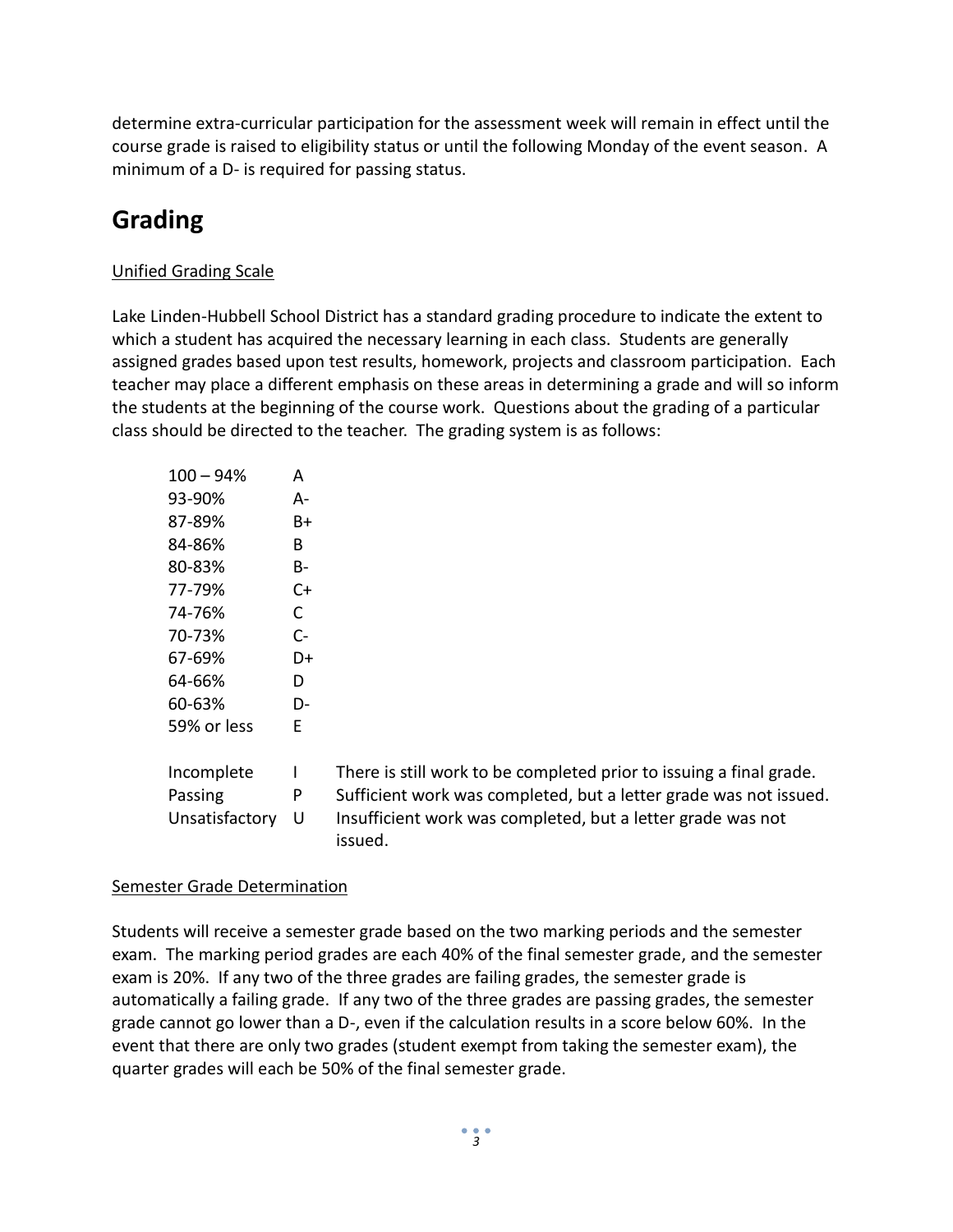#### Examples

| <u>First M.P.</u> | Second M.P. | Sem. Exam  | Semester Grade                  |
|-------------------|-------------|------------|---------------------------------|
| A (94%)           | B (88%)     | $C+$ (77%) | $B + (88.2%)$                   |
| $B + (89%)$       | $B + (89%)$ | A (95)     | A-(90.2%)                       |
| E (50%)           | $C+$ (79%)  | E (55%)    | E (62.6%, but 2 failing grades) |
| $D - (60%)$       | E (55%)     | D(65%)     | D- (59%, but 2 passing grades)  |
| A (96%)           | B (86%)     | Exempt     | $A - (91%)$                     |

### **Guidance and Counseling Services**

The Lake Linden-Hubbell school district has a guidance counselor to assist students in making decisions and changing behavior. The counselor works with all students, school staff, families, and members of the community as an integral part of the education program. The school counseling program promotes school success through a focus on academic achievement, prevention and intervention activities, advocacy and social/emotional and career development.

It is the goal of the school counselor to help prepare students to meet the expectations of higher academic standards and to become productive and contributing members of society. The counselor is actively committed to helping students understand that the choices they make will affect their future educational and career options. The purpose of the school counseling program is to impart specific skills and learning opportunities in a proactive and preventive manner which ensures that all students can achieve success through academic, career and personal/social development experiences.

### **Honor Roll**

The Honor Roll is posted after each quarter, and is based on the overall grade point average for the quarter. In the high school, honor roll designation is divided into three parts: All A's (4.00), 3.5 to 3.99, and 3.00 to 3.49. The middle school honor roll is also based on the overall grade point average for the quarter, but is separated into only two parts: All A's (4.00) and 3.00 to 3.99.